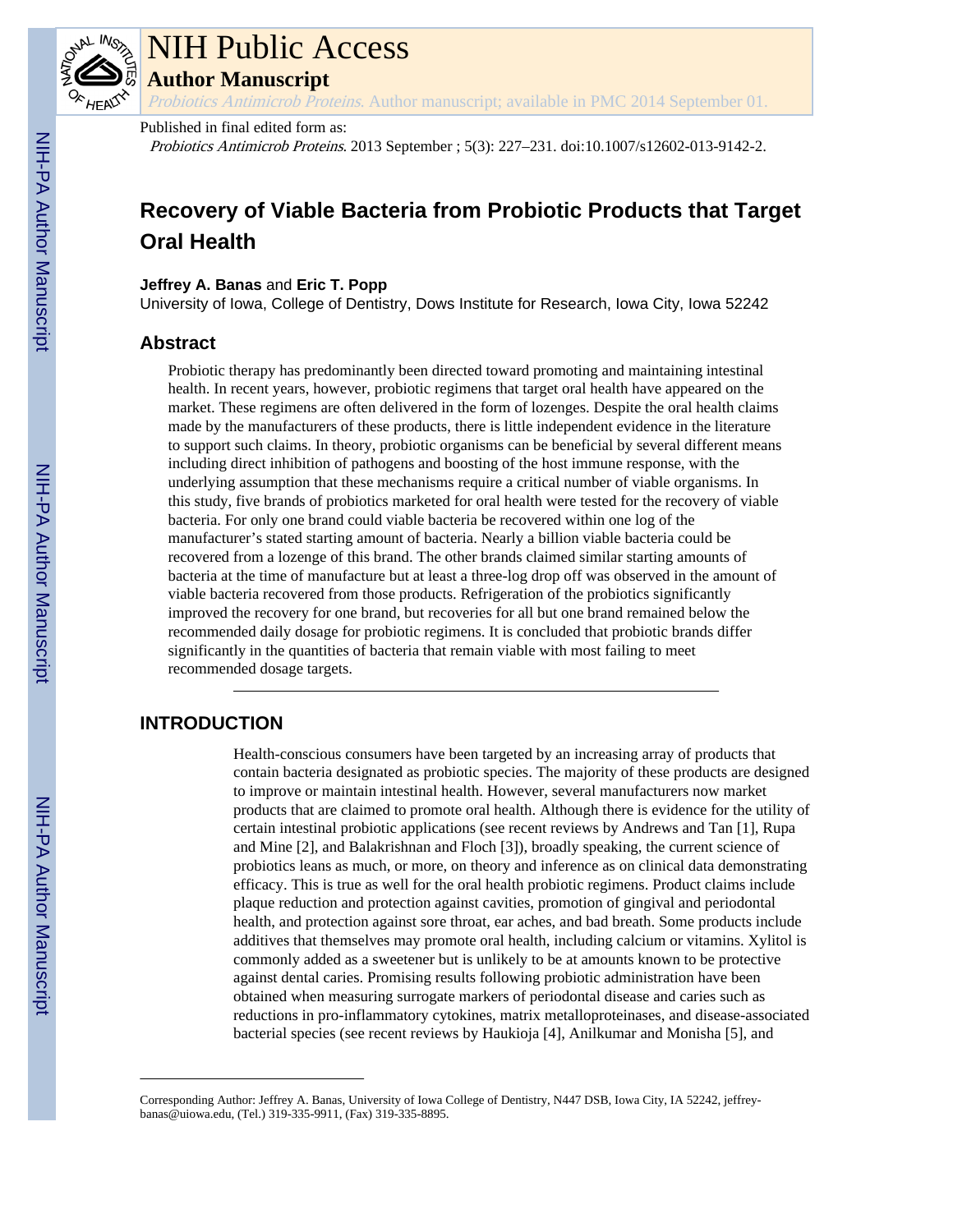Bizzini et al. [6]). A relatively small number of studies have included clinical outcomes as endpoints. Some of these studies report statistically significant improvements associated with probiotic consumption, though the magnitude of the improvements may be modest or only involve a subset of participants. Collectively, the body of evidence reveals both a need for larger random clinical trials and an encouraging rationale for undertaking them.

Similar to intestinal probiotic regimens, probiotics marketed for oral health include species of Lactobacillus and Bifidobacterium. The role of these genera dates back to some of the earliest work with probiotics [5]. Even though species from these genera have been implicated in dental caries, the probiotic species are distinct and a number of studies have shown that they can reduce oral levels of the cariogenic species *Streptococcus mutans* [4–6]. Probiotics targeting oral health also rely on species of Streptococcus. Streptococcus salivarius K12 produces bacteriocins that are lethal for pathogens such as *Streptococcus* pyogenes and Streptococcus pneumonia, and in probiotic usage has been shown to prevent recurrent pharyngitis, tonsillitis, and otitis media [7]. Streptococcus salivarius M18 is reportedly inhibitory towards S. mutans, and may also help prevent dental caries by virtue of dextranase and urease enzymatic activities [8]. In a double-blind, placebo-controlled trial probiotic administration this strain was associated with lower plaque scores and with lower levels of S. mutans in a subset of subjects colonized with M18 [9]. Species such as Streptococcus uberis and Streptococcus oralis are found in inverse proportions to periodontal pathogens [10]. Streptococcus rattus JH145 is missing lactate dehydrogenase activity, diminishing its own acidogenic potential, and has been shown to displace wild-type S. mutans in an animal model  $[10-11]$ . Inhibition of pathogens by probiotic species is a common theme and, not surprisingly, a basis for screening for probiotic strains along with other desirable traits such as an ability to adhere to targeted sites [12]. Consequently, in order to potentially exhibit the full range of beneficial properties ascribed to probiotic strains, they must remain viable. Although dosages vary from study to study, recommendations for daily consumption are generally in the range of  $10^9$  to  $10^{10}$  colony forming units (CFU) [2]. With that in mind, the objective of this study was to enumerate the recovery of viable bacteria from five different probiotic regimens marketed for oral health.

# **MATERIALS and METHODS**

#### **Probiotic Products**

Five brands were chosen based on availability over the internet and manufacturer claims directed at oral health: Udo's Choice Super 5 Probiotic Lozenges (Flora, Inc., Lynden, WA), Life Extension Advanced Oral Hygiene (Quality Supplements and Vitamins, Inc., Ft. Lauderdale, FL), Nature's Plus Adult's Dental Care Probiotic Lozenges (Natural Organics Laboratories, Inc., Amityville, NY), TheraBreath Multi Symptom Probiotics (Dr. Harold Katz, LLC, Los Angeles, CA), and Garden of Life Probiotic Smile (Garden of Life, LLC, West Palm Beach, FL). Two independent purchases were made. The first shipment was stored at room temperature upon receipt and the second shipment was stored at 4°C. The one exception was Udo's Choice; room temperature storage was not tested since its label instructed that it should be refrigerated. It was the only brand that was shipped with a cold pack.

#### **Recovery of Viable Bacteria**

Four of the five brands consisted of tablet lozenges designed to be sucked by the consumer to allow extended release and exposure to the probiotic organisms. The fifth brand, TheraBreath, consisted of a crystal powder to be dissolved in water and used as a mouthrinse. To test the recovery of viable bacteria, a single dose of the probiotic was added to 50ml of phosphate-buffered saline (PBS) and stirred continuously at 37°C until dissolved.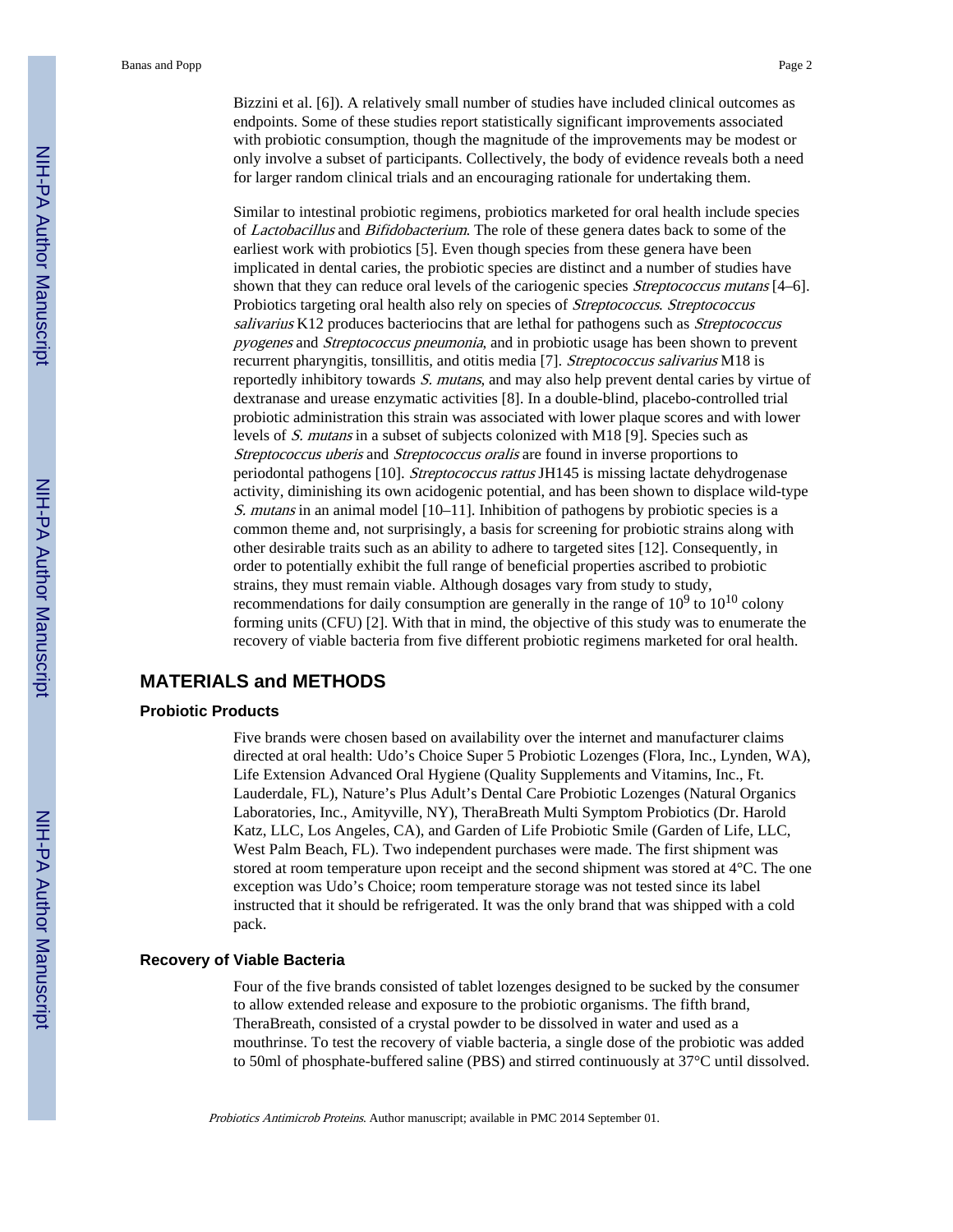Dilutions were made as necessary in PBS and inoculated onto Trypticase Soy Agar with 5% sheep's blood (Remel, Thermo Fisher Scientific, Lenexa, KS) and MRS agar plates (Anaerobe Systems; Morgan Hill, CA). The blood agar was expected to support the growth of all probiotic species; the MRS agar is formulated for optimal recovery of lactobacilli. Each probiotic brand had a unique combination of bacterial strains all of which belonged to the genera Streptococcus and Lactobacillus with one exception. Advanced Oral Hygiene included a Bacillus species (Table 1). Plates were incubated in a CO2 incubator at 37°C for up to 48 hours. Colonies were counted to determine the colony forming units (CFU) per ml of inoculum and then multiplied by 50 to obtain the total number of viable bacteria recovered from a single lozenge or powder packet. No advice was sought from the suppliers for recommended methods of optimal recovery. The authors have no conflict of interest with any of the brands tested.

# **RESULTS**

The manufacturers' claims for the numbers of viable bacteria per lozenge at the time of manufacture ranged from roughly 300 million to 4 billion (Table 2). The recovery of viable bacteria from the different brands varied greatly. Udo's Choice stood out from the rest numerically and statistically when all brands were stored in the refrigerator. Udo's Choice was the only brand for which the label directed refrigerated storage. Therefore, it was not tested at room temperature. Of the remaining brands, only Nature's Plus demonstrated a statistically higher recovery of viable bacteria with refrigeration compared to room temperature storage. There were no statistical differences in the recoveries of bacteria on the two media. No viable bacteria could be recovered from Garden of Life lozenges. The limits of detection were 1000 bacteria. Advanced Oral Hygiene, Nature's Plus and TheraBreath each displayed a minimum of a three-log reduction in viable bacteria between manufacture and use. The reduction for Udo's Choice was less than one log. Furthermore, Udo's Choice was the only brand for which the number of viable bacteria recovered met the recommendations for daily dosage of a probiotic regimen [2]. There did not appear to be contaminating species in any of the probiotic preparations based on expected colony morphologies.

## **DISCUSSION**

There is still much to investigate with respect to the efficacy of probiotics for various health concerns. At a more fundamental level, however, there is virtually no chance that a probiotic regimen will be of benefit if the numbers of viable bacteria consumed are below a critical threshold. Although critical concentrations will likely vary for each species and targeted health benefit, general recommendations for daily dosages are in the range of  $10^9$  to  $10^{10}$ CFU [2]. In our experience, these dosages are easily obtained by consumption of yogurt with active cultures or fermented milk products. We were interested in determining the extent to which dehydrated forms of probiotic strains retain viability.

Since only a single oral health-related probiotic brand was available in local health food stores, the five products tested were purchased via the internet. We cannot rule out exposure to temperature extremes during shipping. Two batches of each probiotic product were obtained through independent shipments and tested within two weeks and within the stated expiration date limits; one set was placed at room temperature while the other set was refrigerated. Udo's Choice was shipped cold. Nature's Plus instructed users to refrigerate after opening and it was the only brand for which a statistically higher recovery of viable organisms was obtained from the refrigerated sample. Other brands stated that the product should be stored in a cool, dry place.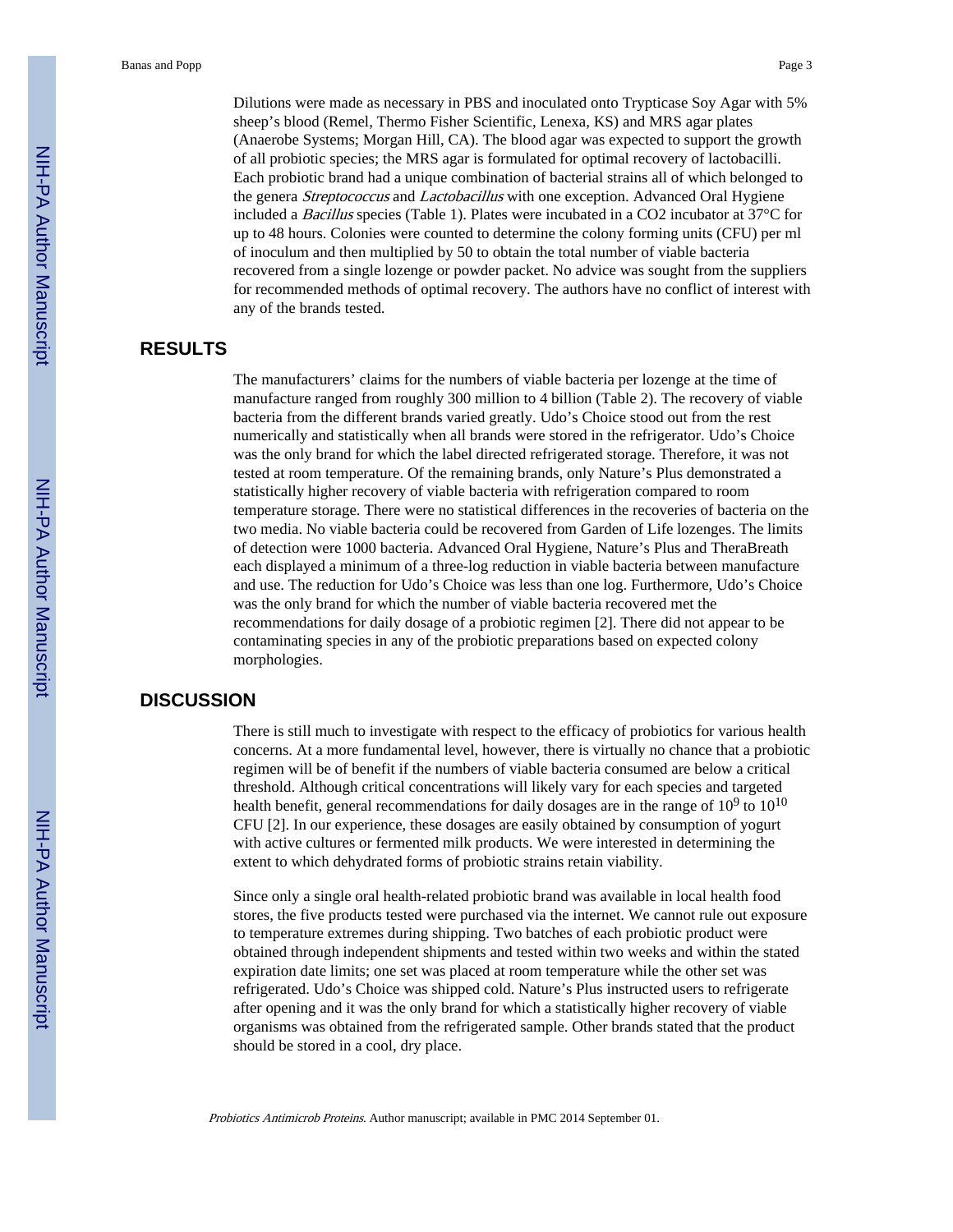Banas and Popp Page 4

The bacterial species represented in the five products were all from the genera Lactobacillus and *Streptococcus*. One brand included the species *Bacillus coagulans* which holds promise as an intestinal probiotic to prevent Clostridium difficile colitis [13] and for its immunomodulatory effects [14]. All were expected to grow on the blood agar. The MRS agar was included as a precaution since it is optimized for the recovery of lactobacilli. Recoveries on the two media did not differ statistically for any of the brands. Advanced Oral Hygiene, for which recoveries were numerically but not statistically higher on MRS agar, did not contain any species of lactobacilli. Garden of Life was tested using both aerobic and anaerobic incubation atmospheres but no bacteria were recovered under either condition. Although the protocol employed should provide a reasonable estimate of the viable bacteria that can be recovered from the tested products, the authors acknowledge that the efficiency of laboratory recovery may differ from what occurs in vivo.

This investigation did not address whether any of the tested brands could accomplish the health claims made by the manufacturers. Consequently, we cannot say definitively that the relative yields of viable bacteria are a determinative variable in the efficacy of the product. Still, we anticipate that the probability of a beneficial effect is at least somewhat proportional to the availability of viable bacteria, being the basis for recommended daily dosages of a billion to 10 billion organisms. Based on this criterion, only Udo's Choice meets the dosage recommendation. It is possible that effective dosages will be less for oral applications than intestinal applications since the bacteria do not have to survive the low pH, bile acids and other anti-microbial components in the alimentary canal. However, the rapidity with which dehydrated forms of the bacteria revive within the oral cavity is uncertain and may influence the effective dose as well. For the oral health studies included in the cited review articles  $[4-6]$ , most utilize at least  $10^8$  organisms. Those studies employed various probiotic species and targeted oral health both on mucosal surfaces and teeth. Variations in effective dosages will almost certainly occur based on the intended application and the properties of individual probiotic strains, but the current state of knowledge dictates that efficacy be established using dosages and deliveries that are balanced between ensuring at least temporary retention at the target site and avoiding an immune suppressive effect. The results of this study highlight the importance of accurate determinations of viable bacteria in studies investigating the efficacy of probiotic products. Additionally, consumers and health professionals should be aware that dehydrated forms of probiotics may not deliver the expected dosages and may be highly sensitive to temperature fluctuations that can occur during shipment, personal transit or storage.

# **LITERATURE CITED**

- 1. Andrews JM, Tan M. Probiotics in luminal gastroenterology: the current state of play. Int Med J. 2012; 42:1287–1291.
- 2. Rupa P, Mine Y. Recent advances in the role of probiotics in human inflammation and gut health. J Agric Food Chem. 2012; 60:8249–8256.
- 3. Balakrishnan M, Floch MH. Prebiotics, probiotics and digestive health. Curr Opin Clin Nutr Metab Care. 2012; 15:580–585. [PubMed: 23037903]
- 4. Haukioja A. Probiotics and oral health. Eur J Dent. 2010; 4:348–355. [PubMed: 20613927]
- 5. Anilkumar K, Monisha ALS. Role of friendly bacteria in oral health a short review. Oral Health Prev Dent. 2012; 10:3–8. [PubMed: 22908082]
- 6. Bizzini B, Pizzo G, Scapagnini G, Nuzzo D, Vasto S. Probiotics and oral health. Curr Pharm Design. 2012; 18:5522–5531.
- 7. Di Pierro F, Donato G, Fomia F, Adami T, Careddu D, Cassandro C, Albera R. Preliminary pediatric clinical evaluation of the oral probiotic Streptococcus salivarius K12 in preventing recurrent pharyngitis and/or tonsillitis caused by *Streptococcus pyogenes* and recurrent acute otitis media. Int J Gen Med. 2012; 5:991–997. [PubMed: 23233809]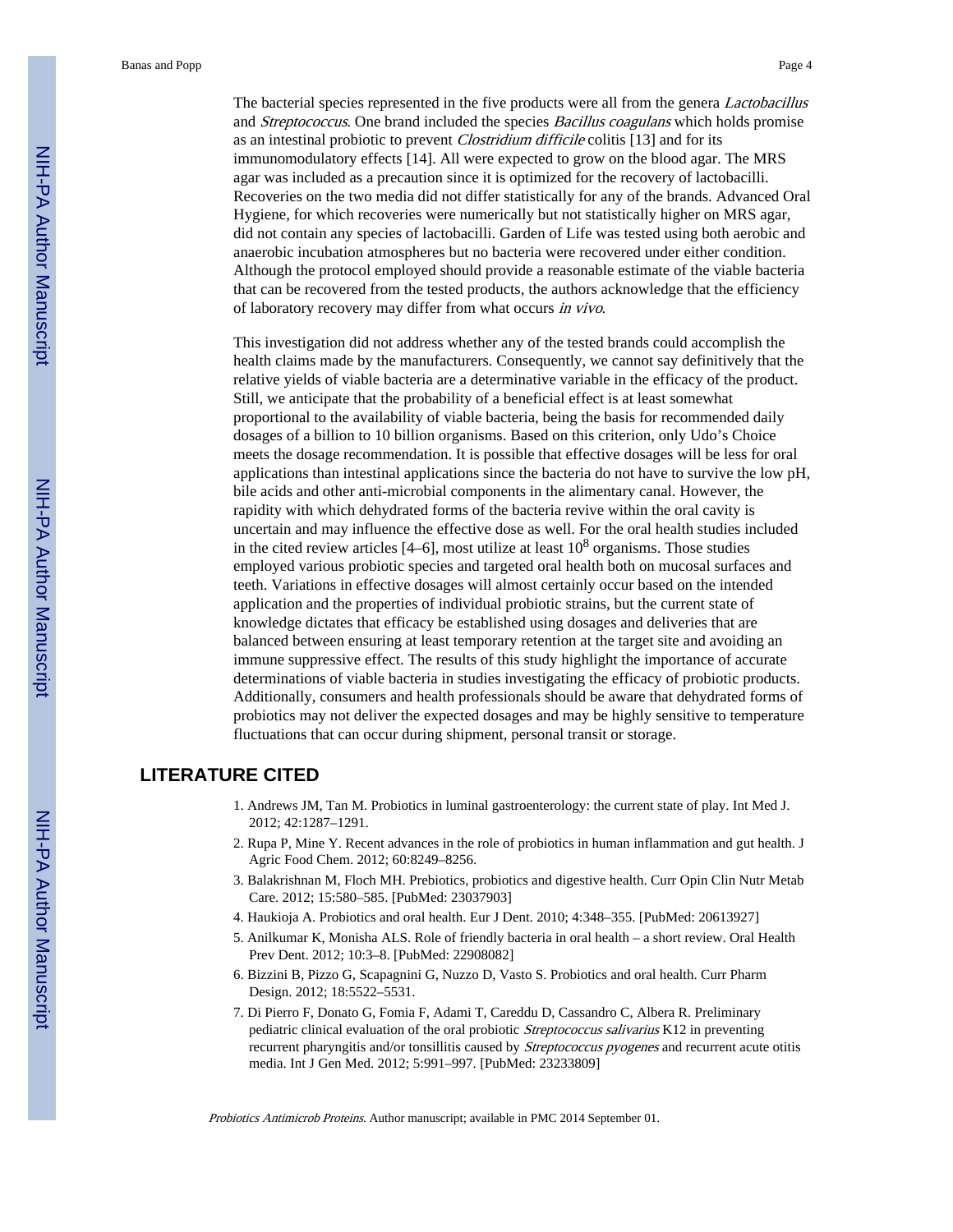- 8. Heng NC, Haji-Ishak NS, Kalyan A, Wong AY, Lovric M, Bridson JM, Artamonova J, Stanton JA, Wescombe PA, et al. Genome sequence of the bacteriocin-producing oral probiotic Streptococcus salivarius strain M18. J Bacteriol. 2011; 193:6402–6403. [PubMed: 22038965]
- 9. Burton JP, Drummond BK, Chilcott CN, Tagg JR, Thomson WM, Hale JDF, Wescombe PA. The influence of the probiotic Streptococcus salivarius M18, on indices of dental health in children: a randomized double-blind placebo-controlled trial. J Med Microbiol. 2013 [E-pub ahead of print;
- 10. Hillman JD, McDonell E, Hillman CH, Zahradnik RT, Soni MG. Safety assessment of ProBiora3, a probiotic mouthwash: subchronic toxicity study in rats. Int J Toxicol. 2009; 28:357–367. [PubMed: 19815843]
- 11. Johnson KP, Hillman JD. Competitive properties of lactate dehydrogenase mutants of the oral bacterium Streptococcus mutans in the rat. Arch Oral Biol. 1980; 27:513–516. [PubMed: 6956265]
- 12. Samot J, Badet C. Antibacterial activity of probiotic candidates for oral health. Anaerobe. 2013; 19:34–38. [PubMed: 23211763]
- 13. Fitzpatrick LR, Small JS, Green WH, Karpa KD, Farmer S, Keller D. Bacillus coagulans GBI-30, 6086 limits the recurrence of Clostridium difficile-induced colitis following vancomycin withdrawal from mice. Gut Path. 2012; 4:13–21.
- 14. Benson KF, Redman KA, Carter SG, Keller D, Farmer S, Endres JR, Jensen GS. Probiotic metabolites from Bacillus coagulans GanedenBC30™ support maturation of antigen-presenting cells in vitro. World J Gastroenterol. 2012; 18:1875–1883. [PubMed: 22563167]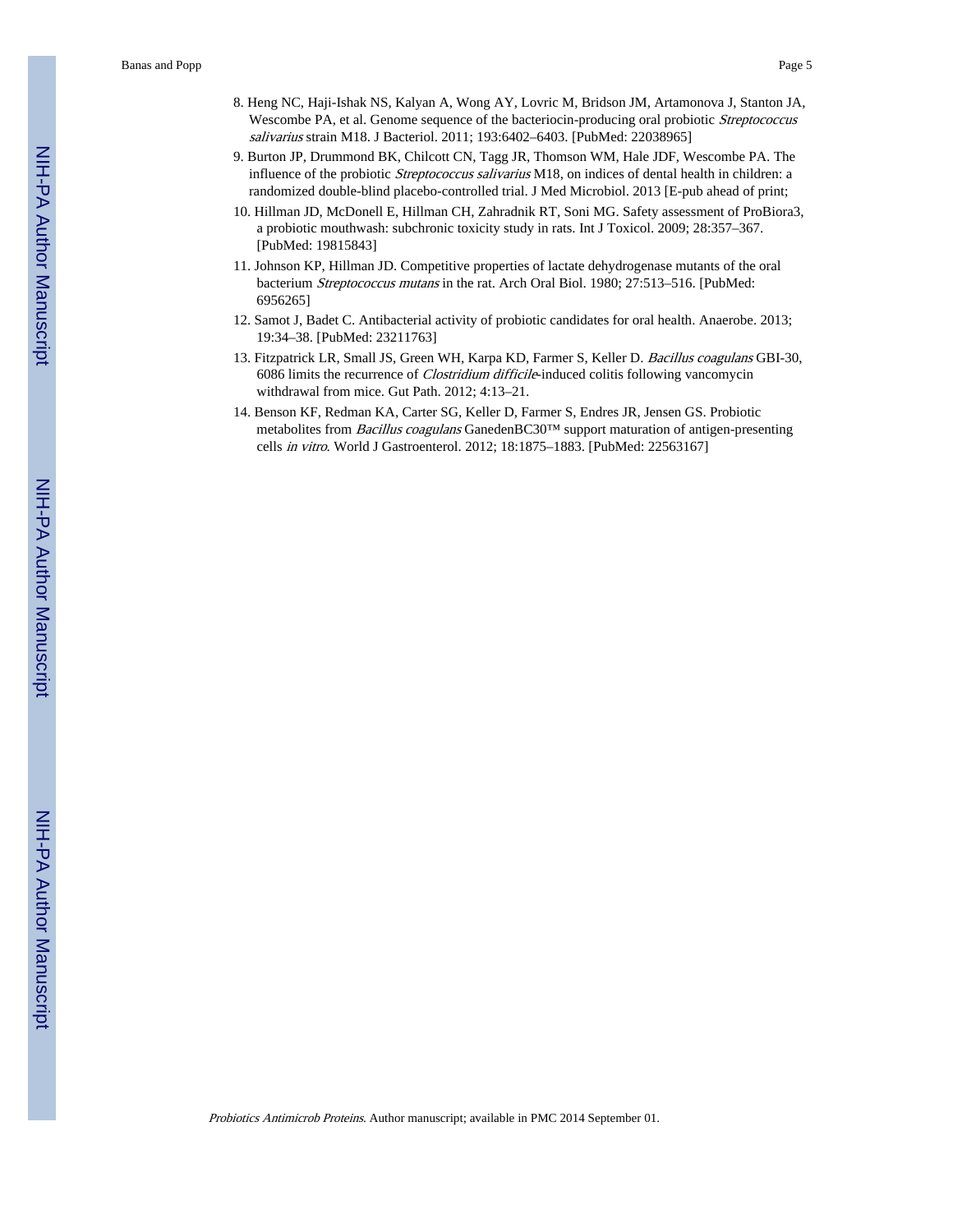# **TABLE 1**

# Properties and Ingredients of Five Probiotic Products That Target Oral Health

| <b>BRAND</b>          | Form                  | <b>Probiotic Species</b>                                                                                                                                              | <b>Other Notable Ingredients*</b>        |  |
|-----------------------|-----------------------|-----------------------------------------------------------------------------------------------------------------------------------------------------------------------|------------------------------------------|--|
| Udo's Choice          | Lozenge               | Bifidobacterium bifidum HA-132<br>Lactobacillus acidophilus HA-122<br>Lactobacillus casei HA-108<br>Lactobacillus rhamnosus HA-111<br>Lactobacillus salivarius HA-118 | Dried Sugar Cane Juice, Milk, Soy        |  |
| Advanced Oral Hygiene | Lozenge               | Bacillus coagulans GB-30 6086<br>Streptococcus salivarius K12                                                                                                         | Xylitol, Mannitol, Milk, Corn, Yeast     |  |
| Nature's Plus         | Lozenge               | Streptococcus salivarius M18<br>Lactobacillus acidophilus                                                                                                             | Xylitol, Vitamin D3, Calcium, CoEnzyme Q |  |
| TheraBreath           | <b>Crystal Powder</b> | Streptococcus salivarius M18<br>Streptococcus salivarius K12                                                                                                          | Xylitol, Sorbitol                        |  |
| Garden of Life        | Lozenge               | Streptococcus oralis KJ3<br>Streptococcus uberis KJ2<br>Streptococcus rattus JH145                                                                                    | Xylitol                                  |  |

\* Each product contained flavors and various extracts.